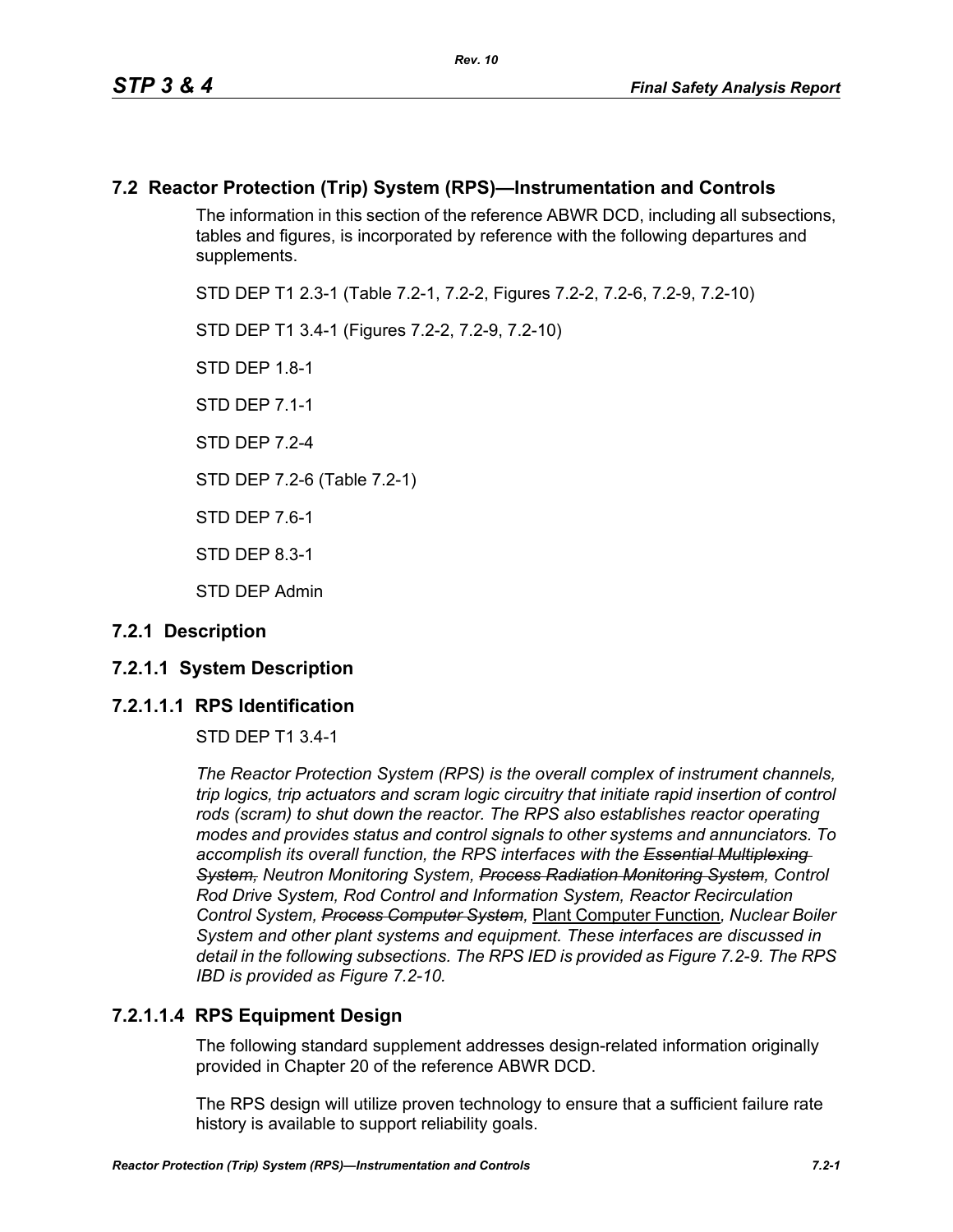# **7.2.1.1.4.1 General RPS Equipment**

STD DEP T1 3.4-1

#### STD DEP Admin

*The RPS equipment is divided into four redundant divisions of sensor (instrument) channels, trip logics and trip actuators, and two divisions of manual scram controls and scram logic circuitry. The sensor channels, divisions of trip logics, divisions of trip actuators and associated portions of the divisions of scram logic circuitry together constitute the RPS scram and air header dump (backup scram) automatic initiation logic. The divisions of manual scram controls and associated portions of the divisions of scram logic circuitry together constitute the RPS scram and air header dump manual initiation logic. The automatic and manual scram initiation logics are independent of each other. RPS equipment arrangement is shown in Figure 7.2-2.*

#### *(1) Sensor Channels*

*Equipment within a sensor channel includes primarily sensors (transducers or switches), multiplexers and digital trip modules (DTMs)* trip functions (DTFs)*. The sensors within each channel monitor plant variables (Subsection 7.2.1.1.4.2)* and *send either analog or discrete output to remote multiplexer units (RMUs) within the associated division of Essential Multiplexing System (EMS)* the DTF. *Each division of the EMS performs analog-to-digital conversion on analog signals and sends the digital or digitized analog output values of all monitored variables to the DTM within the associated RPS sensor channel. The DTM* DTF *in each sensor channel compares individual monitored variable values with trip setpoint values and for each variable sends a separate, discrete (trip/no trip) output signal to all four divisions of trip logics.*

*All equipment within a sensor channel is powered from the same division of Class 1E power source. However, different pieces of equipment may be powered from separate DC power supplies. Within a sensor channel, sensors themselves may belong to the RPS or may be components of another system. Signal conditioning and distribution performed by the RMUs is a function of the EMS and is discussed in Section 7A.2.*

#### *(2) Divisions of Trip Logics*

*Equipment within a division of trip logic includes primarily manual switches, bypass units (BPUs)*bypass interlock functions*, trip logic units*functions *(TLUs*TLFs*) and output logic units (OLUs). The various manual switches provide the operator means to modify the RPS trip logic for special operation, maintenance, testing and reset. The BPUs*bypass interlock functions enforce restrictions on bypassing multiple divisions of related functions. The bypass interlock functions *perform bypass and interlock logic for the channel sensors bypass, main steamline isolation trip special bypass and division trip logic unit bypass. These three bypasses are all manually initiated through individual*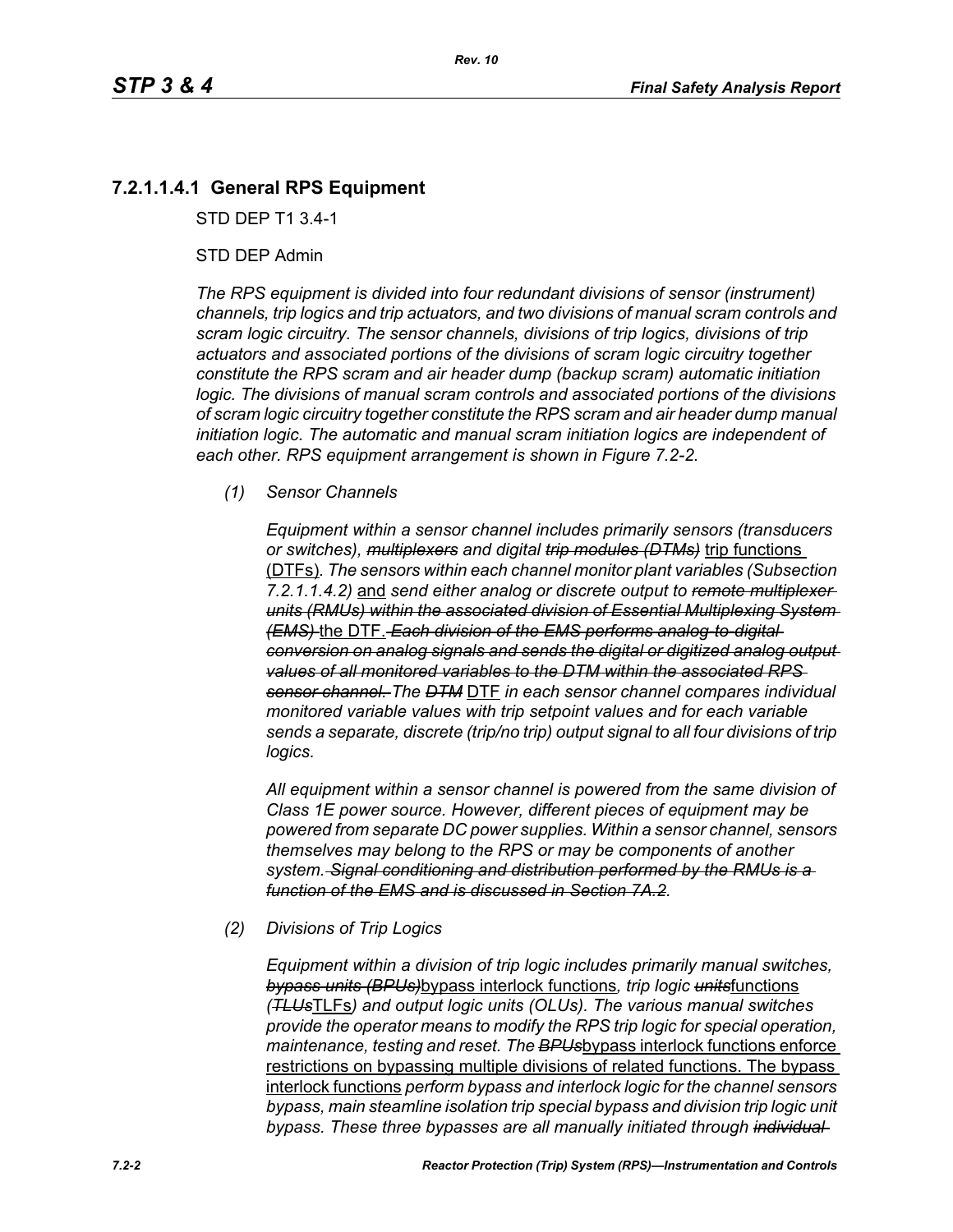*keylock*bypass *switches within each of the four divisions. Each BPU*bypass switch *sends a separate bypass signal for all four channels to the TLU*TLF *in the same division for channel sensors bypass and MSL isolation trip special bypass. Each BPU*bypass switch *sends the TLU*TLF *bypass signal to the OLU in the same division.*

*The TLUs* TLFs *perform automatic scram initiation logic based on reactor operating mode, channel and division trip conditions and bypass conditions. Each TLU*TLF *receives bistable* bypass *input signals from the BPU*bypass switch *and various switches in the same division and receives isolated bistable* trip *inputs from all four sensor channels* of RPS *and divisions of the NMS.*

*The OLUs perform division trip, seal-in, reset and trip test function. Each OLU receives bypass inputs from the BPU*bypass switch*, trip inputs from the TLU*TLF *and various manual inputs from switches within the same division and provides discrete trip outputs to the trip actuators in the same division. Each OLU also receives an isolated discrete division trip reset permissive signal from equipment associated with one of the two divisions of scram logic circuitry.*

*All equipment within a division of trip logic is powered from the same division of Class 1E power source. However, different pieces of equipment may be powered from separate DC power supplies, and the BPU, TLU*TLF *and OLU within a division must be powered from separate DC power supplies.*

# **7.2.1.1.4.2 Initiating Circuits**

STD DEP T1 2.3-1

STD DEP T1 3.4-1

STD DEP 7.2-4

STD DEP 7.6-1

STD DEP Admin

*The RPS will initiate a reactor scram when any one or more of the following conditions occur or exist within the plant:*

#### *(7) High Main Steamline Radiation* Not Used

*The systems and equipment that provide trip and scram initiating inputs to the RPS for these conditions are discussed in the following subsections. With the exception of the NMS (1) and PRRM (7), and the TB-trips (5 and 7) all of the building signals (9) and (10), all of the other systems provide sensor outputs through the EMS* to the DTF*. Analog-to-digital conversion of these sensor output values is done by EMS* DTF *equipment. NMS and PRRM trip signals are provided directly to the RPS by* the *NMS and PRRM trip logic units* function*. The turbine building signals 9 and 10 are hardwired*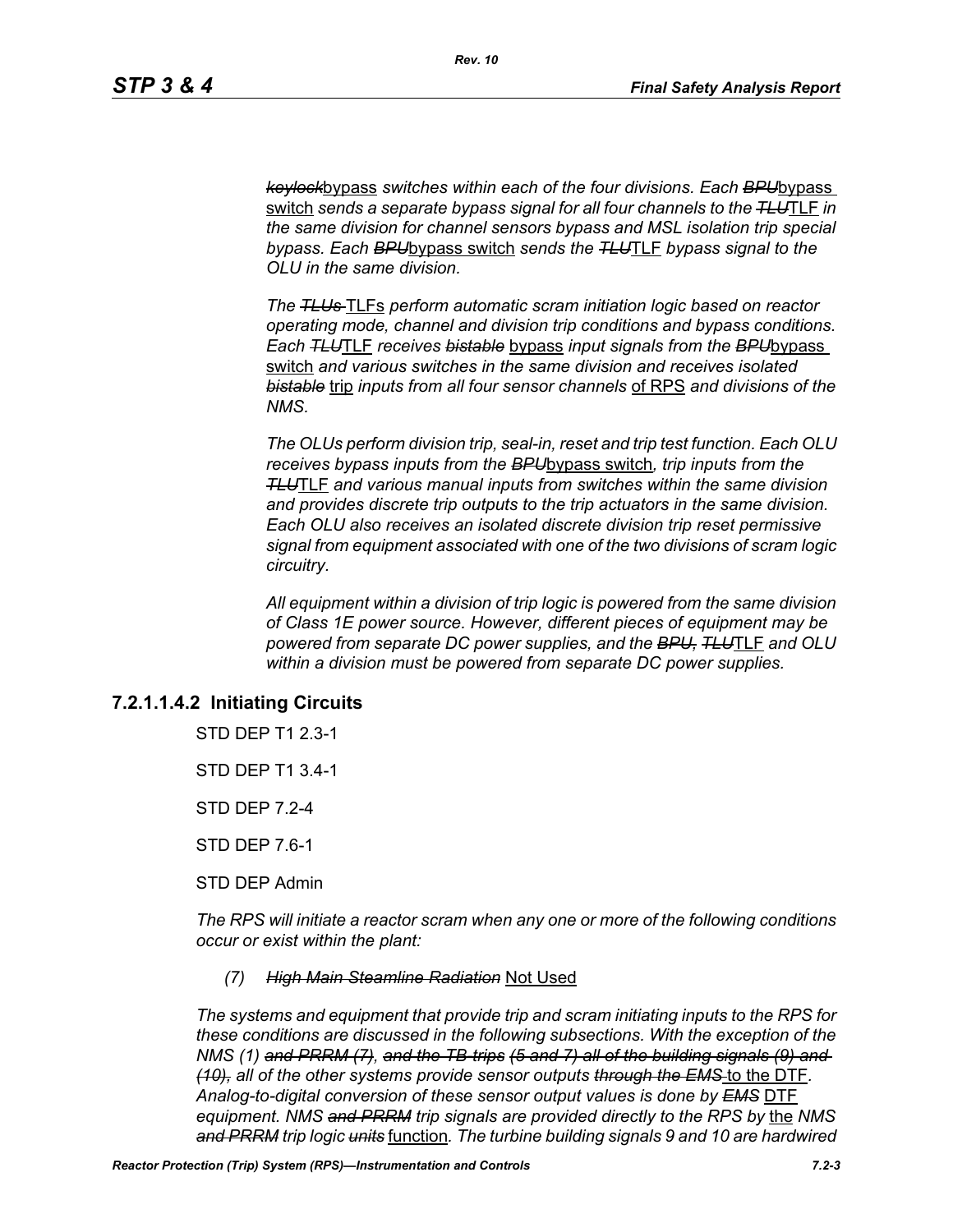*to connections in the control building. The TB-trips (5 and 7) are provided through hardwired connections.*

*(1) Neutron Monitoring System (NMS)*

*Each of the four divisions of the NMS equipment provides separate, isolated, bistable SRNM trip and APRM trip signals to all four divisions of RPS trip logics (Figure 7.2-5).*

*(b) APRM Trip Signals*

*The APRMs of the NMS provide trip signals to the RPS to cover the range of plant operation from a few percent to greater than reactor rated power. Five*Six *conditions monitored as a function of the NMS comprise the APRM trip logic output to the RPS. These conditions are high neutron flux, high simulated thermal power, APRM inoperative, oscillation power range monitor (ORPM) trip,* OPRM Inoperative, or *reactor core flow rapid coastdown. The specific condition within the NMS that caused the APRM trip output is not detectable within the RPS.*

*(c) OPRM Trip Signals*

*The OPRM is a functional subsystem of the APRM in each of the four APRM channels. The OPRM trip outputs are combined with other*described with the *APRM trip signals to produce the final RPS trip signal*above*. The OPRM detects thermal hydraulic instability; its RPS trip function suppresses neutron flux oscillation prior to the violation of safety thermal limits.*

- *(2) Nuclear Boiler System (NBS) (Figure 7.2-6)*
	- *(a) Reactor Pressure*

*Reactor pressure is measured at four physically separated locations by locally mounted pressure transducers. Each transducer is on a separate instrument line and provides analog equivalent output through the EMS to the DTM* DTF *in one of four RPS sensor channels. The pressure transducers and instrument lines are components of the NBS.*

*(b) Reactor Water Level*

*Reactor water level is measured at four physically separated locations by locally mounted level (differential pressure) transducers. Each transducer is on a separate pair of instrument lines and provides analog equivalent output through the EMS to the DTM* DTF *in one of the four RPS sensor channels. The level transducers and instrument lines are components of the NBS.*

*(c) Drywell Pressure*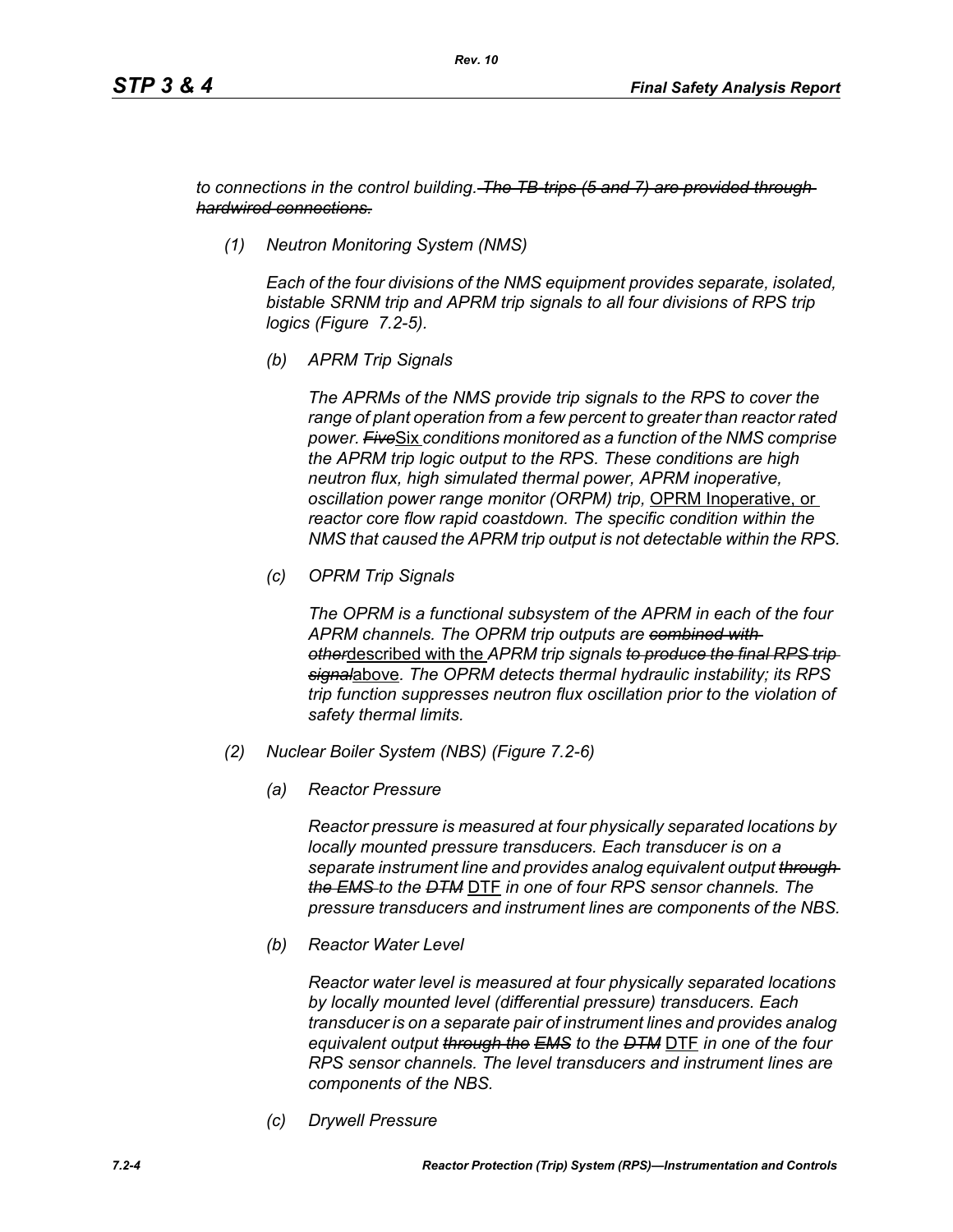*Drywell pressure is measured at four physically separated locations by locally mounted pressure transducers. Each transducer is on a separate instrument line and provides analog equivalent output through the EMS to the DTM* DTF *in one of the four RPS sensor channels of the NBS.*

*(d) Main Steamline Isolation (Figure 7.2-4)*

*Each of the four main steamlines can be isolated by closing either the inboard or the outboard isolation valve. Separate position switches on both of the isolation valves of one of the main steamlines provide bistable output through the EMS to the DTM* DTF *in one of the four RPS sensor channels. Each main steamline is associated with a different RPS sensor channel. The main steamline isolation valves and position switches are components of the NBS.*

*(e) High Suppression Pool Temperature*

*Suppression pool temperature is measured at four physically separated locations by locally mounted sensors. Each sensor is on a separate instrument line and provides analog equivalent of suppression pool temperature to the EMS which,* These sensors are monitored by divisional I/O devices which digitize the signals and*, in turn,* provide *provides digitized suppression pool temperature data to the suppression pool* temperature *monitoring (SPTM) module of SSLC* the reactor trip and isolation system (RTIS)*. SSLC* The SPTM module*, after process*ing *and averaging the data, provides* the *trip signal to the corresponding RPS divisional DTM* DTF*, when the calculated average temperature exceeds the setpoint.*

- *(3) Control Rod Drive (CRD) System (Figure 7.2-6)*
	- *(a) CRD Charging Header Pressure*

*CRD charging header pressure is measured at four physically separated locations by locally mounted pressure transducers. Each transducer is on a separate instrument line and provides analog equivalent output through the EMS to the DTM* DTF *in one of the four RPS sensor channels. The pressure transducers and instrument lines are components of the CRD System.*

- *(4) Process Radiation Monitoring (PRM) System (Figure 7.2-6)* Not Used
	- *(a) Main Steamline Radiation*

*Main steamline radiation is measured by four separate radiation monitors. Each monitor is positioned to measure gamma radiation in all four main steamlines. The PRM System then provides a separate bistable output to the DTM in each of the four RPS sensor channels.*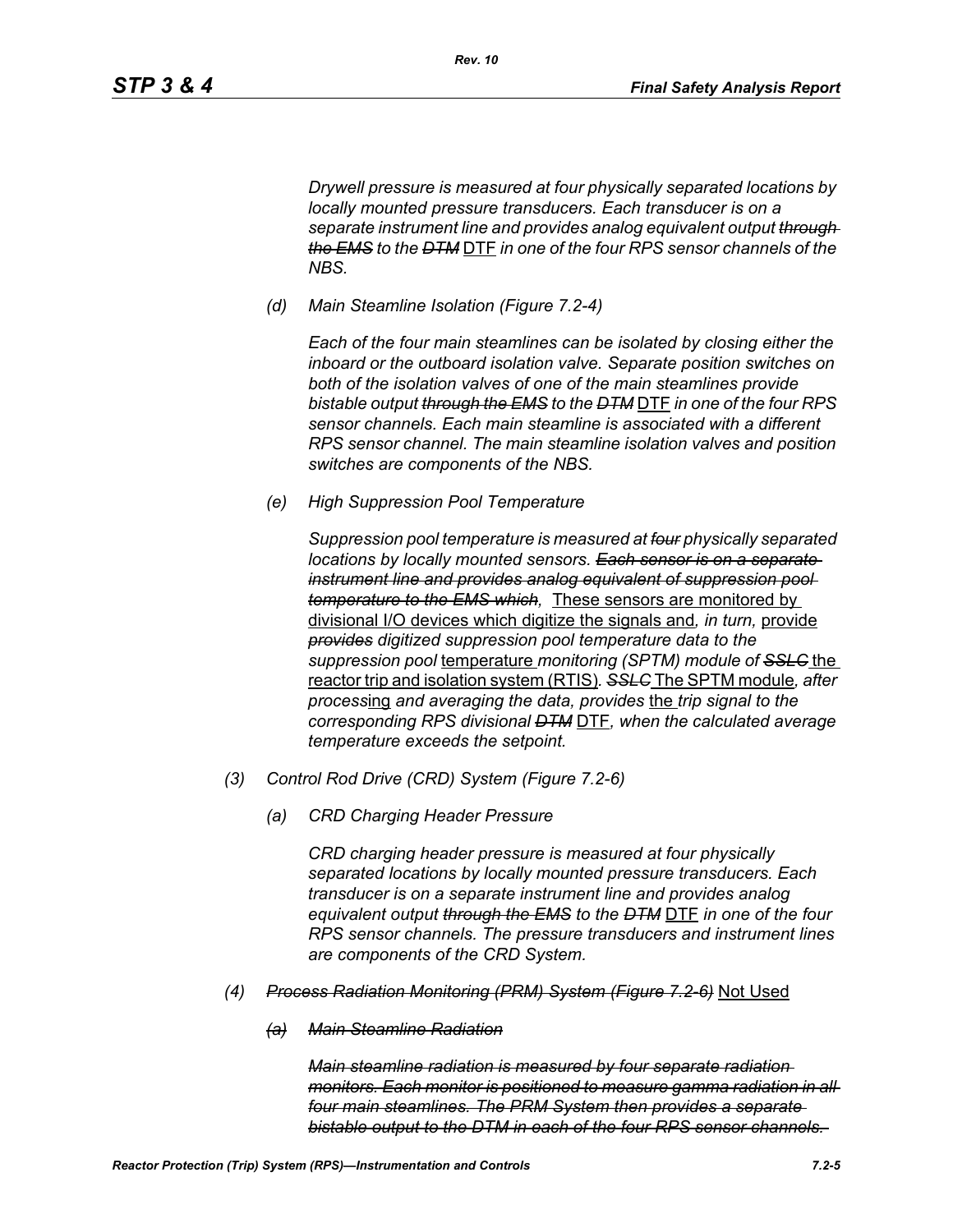*The radiation monitors and associated equipment that determine whether or not main steamline radiation is within acceptable limits are components of the PRM System.*

- *(6) Reactor Protection System (Figure 7.2-3)*
	- *(a) Turbine Stop Valve Closure*

*Turbine stop valve closure is detected by separate valve stem position switches on each of the four turbine stop valves. Each position switch provides bistable output through hard-wired connections to the DTM* DTF *in one of the four RPS sensor channels. The turbine stop valves are components of main turbine; however, the position switches are components of the RPS.*

*(b) Turbine Control Valve Fast Closure*

*Low hydraulic trip system oil pressure is detected by separate pressure switches on each of the four turbine control valve hydraulic mechanisms. Each pressure switch provides bistable output through hard-wired connections to the DTM* DTF *in one of the four RPS sensor channels. The turbine control valve hydraulic mechanisms are components of the main turbine; however, the position and pressure switches are components of the RPS.*

*(c) Manual Scram*

*Two manual scram switches or the reactor mode switch provide the means to manually initiate a reactor scram independent of conditions within the sensor channels, divisions of trip logics and divisions of trip actuators. Each manual scram switch is associated with one of the two divisions of actuated load power.* 

*In addition to the scram initiating variables monitored by the RPS, one bypass initiating variable is also monitored.*

# **7.2.1.1.4.3 RPS Logic**

STD DEP T1 2.3-1

## STD DEP T1 3.4-1

*(2) Division Trip Logic Unit*Function *Bypass*

*A separate, manual, keylock switch in each of the four divisions provides means to bypass that division's trip unit*function *output to the scram logic. The effect of the division trip logic bypass is to reduce the scram logic to a coincidence of two out of three tripped divisions. Interlocks between the four division trip logic bypasses prevent bypass of any two or more division trip logics at the same time. Once a bypass of one division of trip logic has been*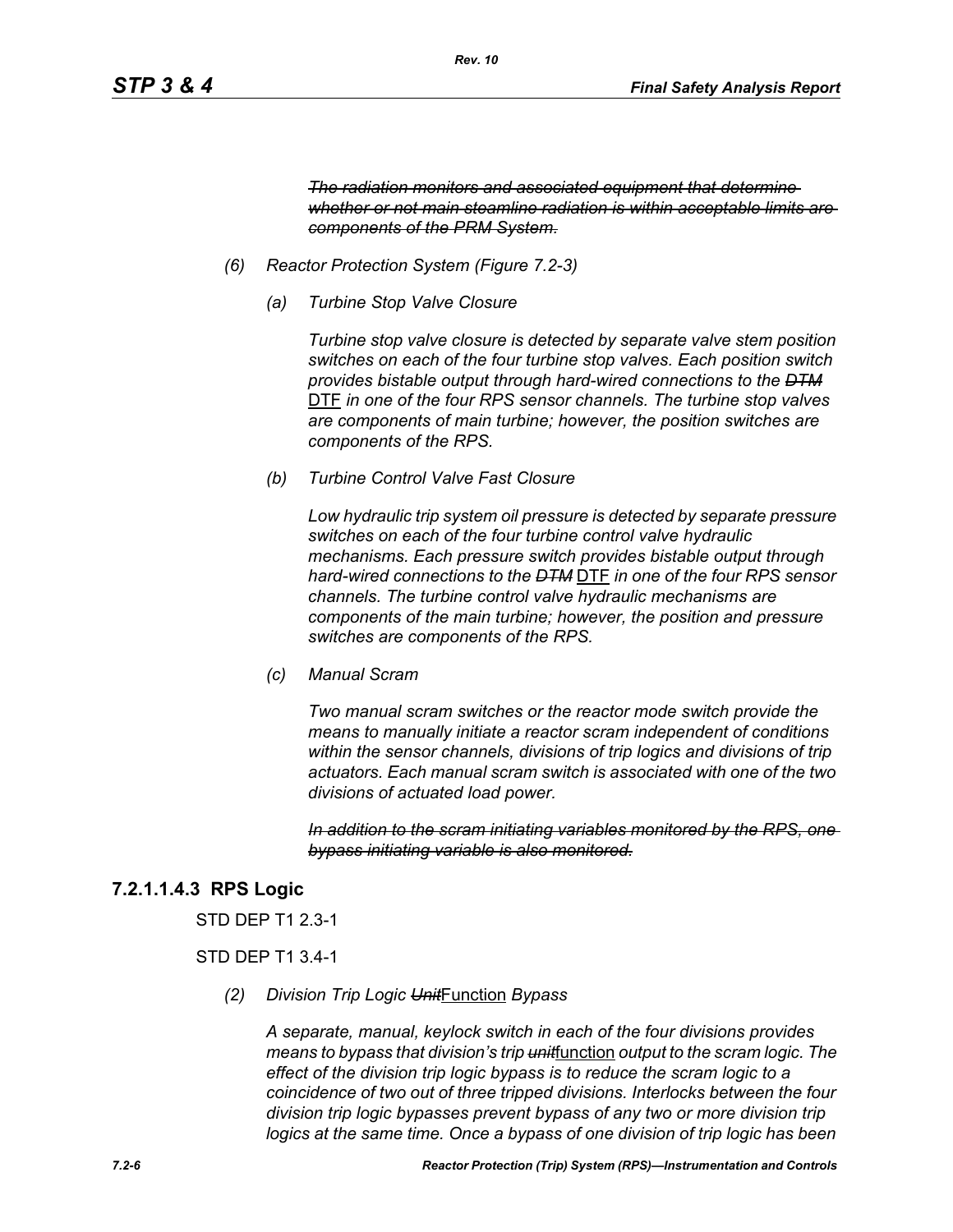*established, bypasses of any of the remaining three division trip logics are inhibited.*

*(3) MSL Isolation Special Bypass (Figure 7.2-4)*

*A separate, manual, keylock switch associated with each of the four sensor channels provides means to bypass the MSL isolation trip output signal from the sensor channel to all four divisions of trip logic. This bypass permits continued plant operation while any one MSL is isolated without causing a half scram condition. The effect of the MSL isolation special bypass is to reduce the MSL isolation trip function in all four divisions of trip logic to a coincidence of two out of three sensor channel MSL isolation trips. Interlocks between the four divisions of trip logic prevent MSL isolation special bypass in any sensor channel when either a channel sensors bypass or a MSL isolation special bypass is present in any other sensor channel. Once a MSL isolation special bypass has been established in one sensor channel, the same bypass is inhibited in the other three channels. This bypass is inhibited in all three remaining channels when any channel sensor bypass exists.*

The following standard supplement addresses continued operation with an isolated main steamline.

Continued operation with an isolated MSL is only permitted if an analysis of the effects of flow-induced vibration on the remaining open MSIVs and other critical components in the reactor and steam systems has been performed. Continued plant operation must remain within the bounds of this analysis.

*(4) Trip Logic and Operating Bypasses*

*High Main Steamline Radiation Trip (Figure 7.2-6)*

*A high main steamline radiation trip will occur in each division of trip logic when a main steamline radiation trip condition exists in any two or more unbypassed sensor channels. There are no operating bypasses associated with this trip function.*

# **7.2.1.1.4.4 Redundancy and Diversity**

STD DEP T1 3.4-1

*Instrument sensing lines from the reactor vessel are routed through the drywell and terminate outside the primary containment. Instruments mounted on instrument racks in the four quadrants of the Reactor Building sense reactor vessel pressure and water level from this piping. Valve position switches are mounted on valves from which position information is required. The sensors for RPS signals from equipment in the Turbine Building are mounted locally. The four battery-powered inverters and divisional 120 VAC power suppliers for the SSLC and RPS are located in an area where they can be serviced during reactor operation. Sensor signals (via the multiplex network) and power cables are routed to four SSLC*RTIS *cabinets (in which RPS*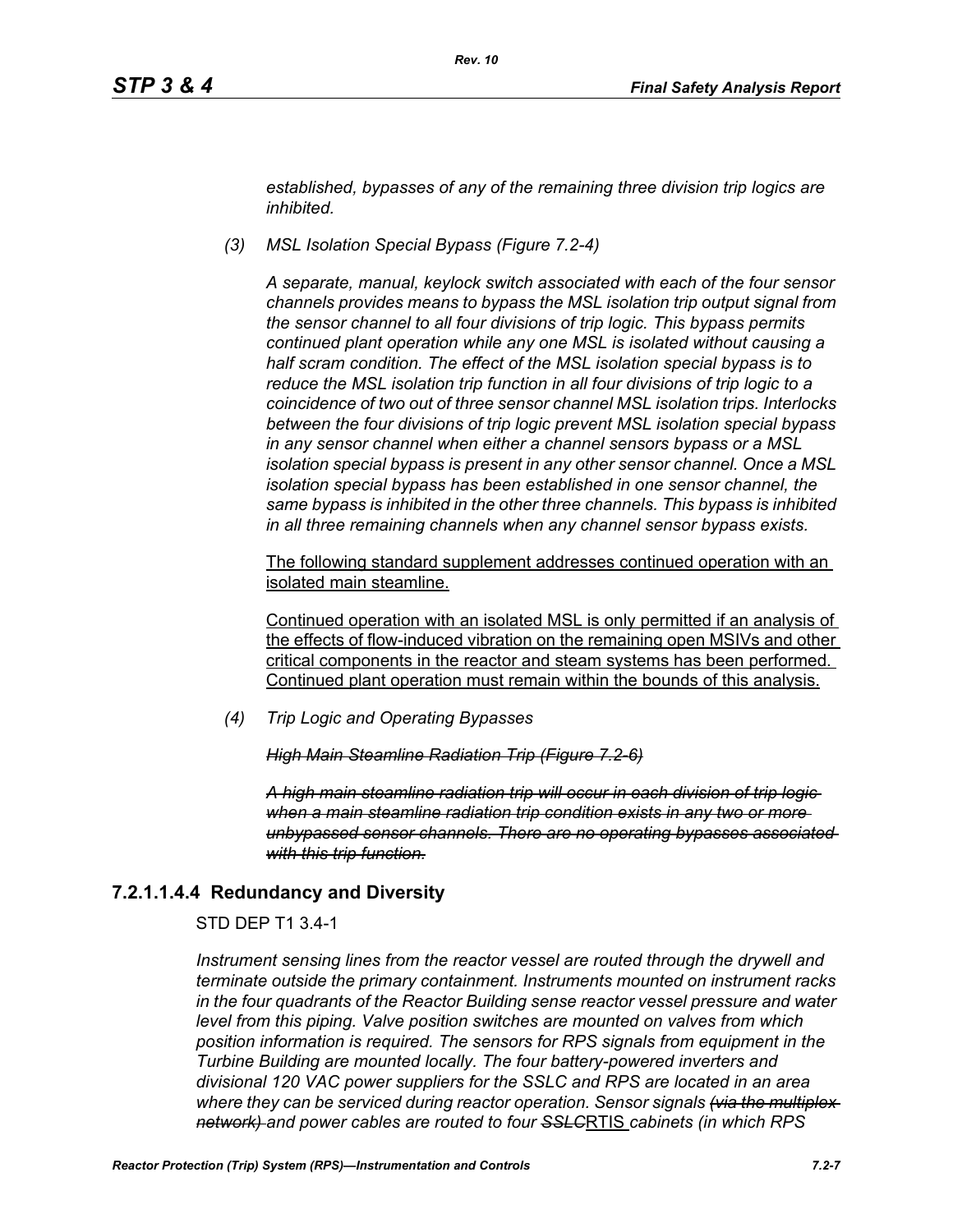*components are located) in the divisional electrical compartments. One logic cabinet is used for each division.*

*Rev. 10*

## **7.2.1.1.4.6 Separation**

STD DEP T1 3.4-1

*Four independent sensor channels monitor the various process variables listed in Subsection 7.2.1.1.4.2. The redundant sensor devices are separated so that no single failure can prevent a scram. The arrangement of RPS sensors mounted in local racks is shown in Figure 7.2-2. Locations for local RPS racks and panels are shown on the instrument location drawings provided in Section 1.7. Divisional separation is also applied to the Essential Multiplexing System (EMS) Dwhich provides data highways for the sensor input to the logic units. Physically separated cabinets are provided for the four scram logics. Fiber optic cable routing from remote multiplexing units (RMUs) remote digital logic controllers to control room equipment is shown in raceway plans provided by reference in Section 1.7. The criteria for separation of sensing lines and sensors are discussed in Section 7.1.*

*RPS inputs to annunciators, recorders, and the* plant *computer* function (PCF) *are arranged so that no malfunction of the annunciating, recording, or computing equipment* or the PCFs *can functionally disable the RPS. Direct signals from RPS sensors are not used as inputs to annunciating or data logging equipment* or the PCFs*. Electrical isolation is provided between the primary signal and the information output by fiber-optic cable interfaces.*

# **7.2.1.1.6 Operational Considerations**

## **7.2.1.1.6.1 Reactor Operator Information**

STD DEP T1 3.4-1

*(2) Annunciators*

*Each RPS trip channel input is provided to the Containment Cooling System (CCS) annunciator system* annunciated *through isolation devices. Trip logic trips, manual trips, and certain bypasses also signal the annunciator system.*

*(3) Computer Alarms*

*A*The plant *computer printout*function (PCF) display *identifies each tripped channel; however, status indication at the RPS trip channel device may also be used to identify the individual sensor that tripped in a group of sensors monitoring the same variable.* 

*Upon detection of a status change of any of the preselected sequential events contacts, the sequence-of-events log shall be initiated and shall signal the beginning of an event. This log will include both NSSS and BOP inputs. Changes of state received 5 milliseconds or more apart are sequentially differentiated on the printed log, together with time of occurrence, which shall*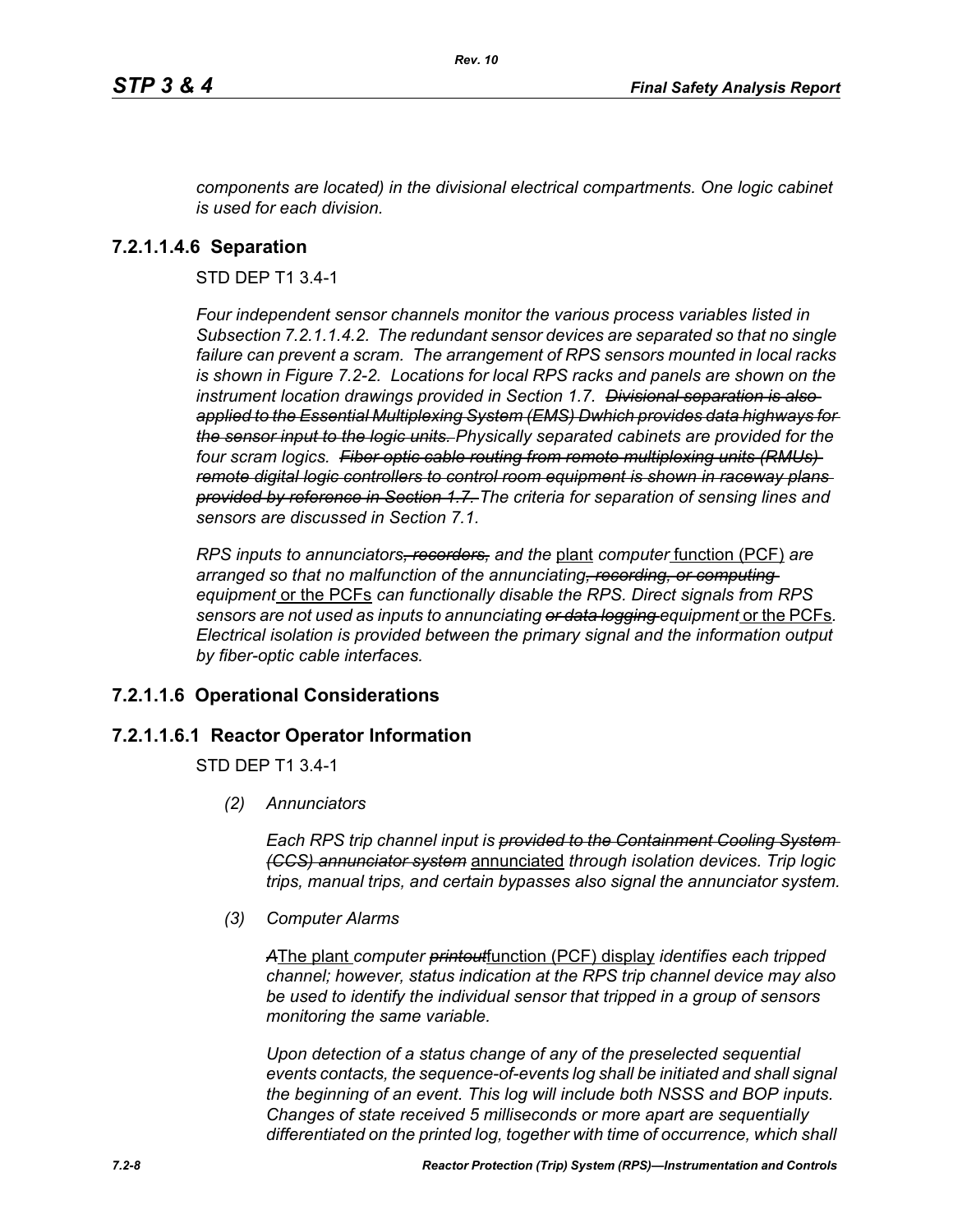*be printed in hours, minutes, seconds, and milliseconds. Use of the alarm typewriter and computer is not required for plant safety. The printout of trips is particularly useful in routinely verifying the correct operation of pressure, level, and valve position switches as trip points are passed during startup, shutdown, and maintenance operations.*

## **7.2.1.1.7 Setpoints**

#### STD DEP T1 2.3-1

*Instrument ranges are chosen to cover the range of expected conditions for the variable being monitored. Additionally, the range is chosen to provide the necessary accuracy for any required setpoints and to meet the overall accuracy requirements of the channel.*

*(9) Main Steamline High Radiation* Not Used

*High radiation in the vicinity of the main steamlines may indicate a gross fuel failure in the core. When high radiation is detected near the steamlines, a scram is initiated to limit release of fission products from the fuel. The high radiation trip setting is selected high enough above background radiation levels to avoid spurious scrams yet low enough to promptly detect a gross release of fission products from the fuel. More information on the trip setting is available in Section 7.3.*

### **7.2.1.1.10 Main Control Room Area**

#### STD DEP T1 3.4-1

*Virtually all hardware within the RPS design scope is located within the four separate and redundant* reactor trip and isolation system (RTIS) cabinets of the *safety system logic and control (SSLC)* system *cabinets in the main control room, except the instrumentation for monitoring turbine stop valve closure and turbine control valve fast closure, and turbine first-stage pressure. The panels are mounted on four separate control complex system steel floor sections which, in turn, are installed in the main control room. The major control switches are located on the principal console.*

#### **7.2.1.1.11 Control Room Cabinets and Their Contents**

STD DEP Admin

#### STD DEP T1 3.4-1

*The SSLC logic* RTIS *cabinets* of SSLC*, which contain* containing *the RPS for Divisions I, II, III, and IV, include a vertical board* input signal cards *for each division. The vertical boards* input signal cards *contain digital and solid-state discrete and integrated circuits used to condition signals transferred to the SSLC*RTIS *from the EMS. They also contain combinational and sequential logic circuits for the initiation of safety actions and/or alarm annunciation, isolators for electrical and physical separation of circuits used to transmit signals between redundant safety systems or*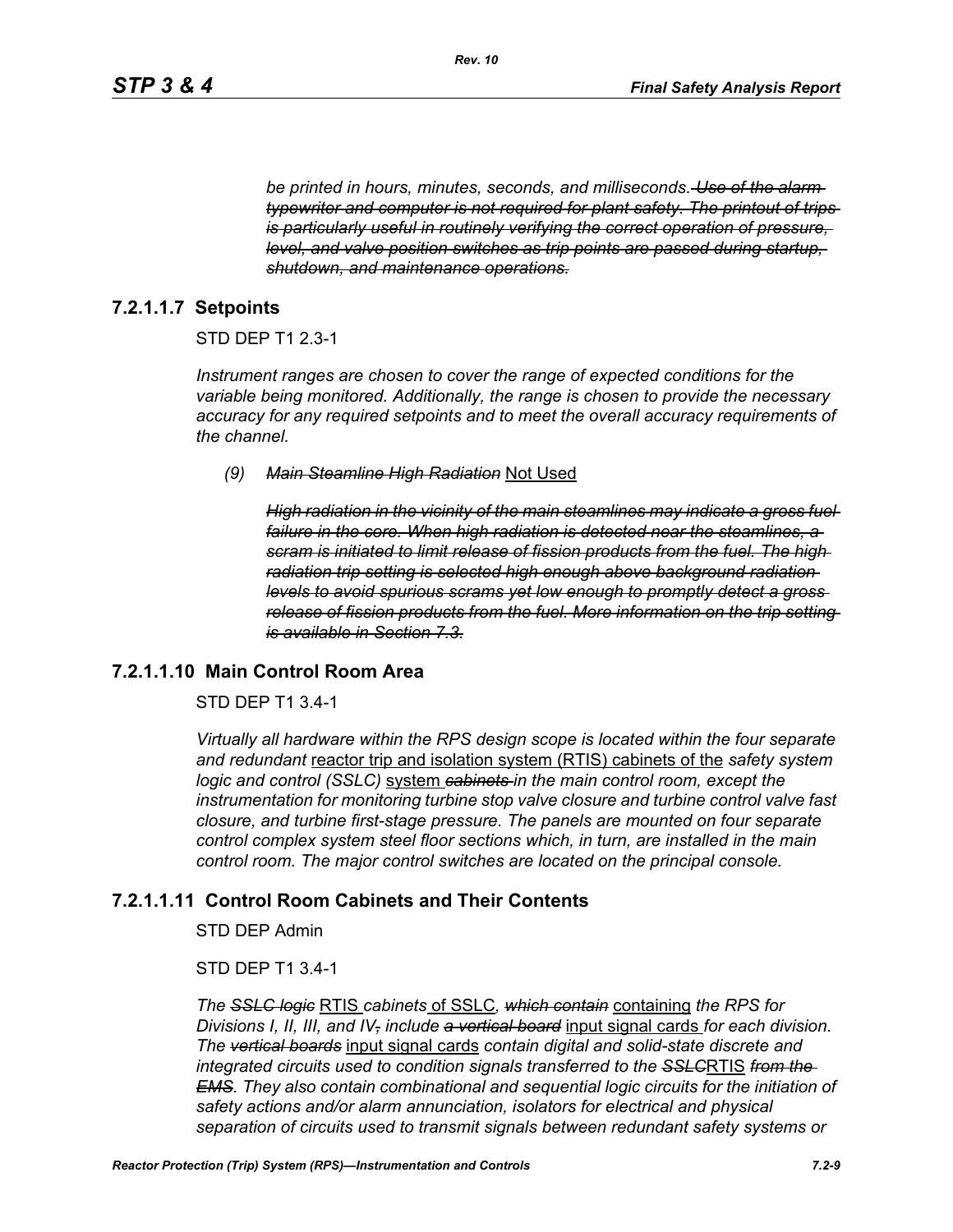*between safety and non-safety systems, and system support circuits such as power supplies, automatic testing circuits, etc. Load drivers with solid-state switching outputs for actuation solenoids, motor control centers, or switchgear may be located in the control room.*

## **7.2.1.2 Design Bases**

STD DEP T1 3.4-1

STD DEP 1.8-1

STD DEP 7.1-1

STD DEP 8.3-1

STD DEP Admin

*Design bases information requested by IEEE-279*603 *is discussed in the following paragraphs. These IEEE-279*603 *design bases aspects are considered separately from those more broad and detailed design bases for this system cited in Subsection 7.1.2.2.*

*(3) Sensors*

*A minimum number of LPRMs per APRM are required to provide adequate protective action. This is the only variable that has spatial dependence (IEEE-*279603*, Paragraph* 3.34.6.

*(5) Margin Between Operational Limits*

*The margin between operational limits and the limiting conditions of operation (scram) for the Reactor Protection System are described in Chapter 16 . The margin includes the maximum allowable accuracy error, sensor response times, and sensor setpoint drift.*

*(7) Ranges of Energy Supply and Environmental Conditions*

*The RPS 120 VAC power is provided by the four battery-powered inverters, for the SSLC, each with an alternate Class 1E 120 VAC supply. The batteries, which are designed for a two-hour minimum capacity, have sufficient stored energy to ride through switching transients in the switch yards in order to prevent switching transients from causing a scram. The alternate sources of 120V power are provided to each SSLC bus from transformers powered from the 6.9 kV* 4.16kV *emergency diesel generators. Since there are three diesel generators, the fourth division alternate power originates from the first*second *division diesel.*

- *(8) Unusual Events*
	- *(d) Fires*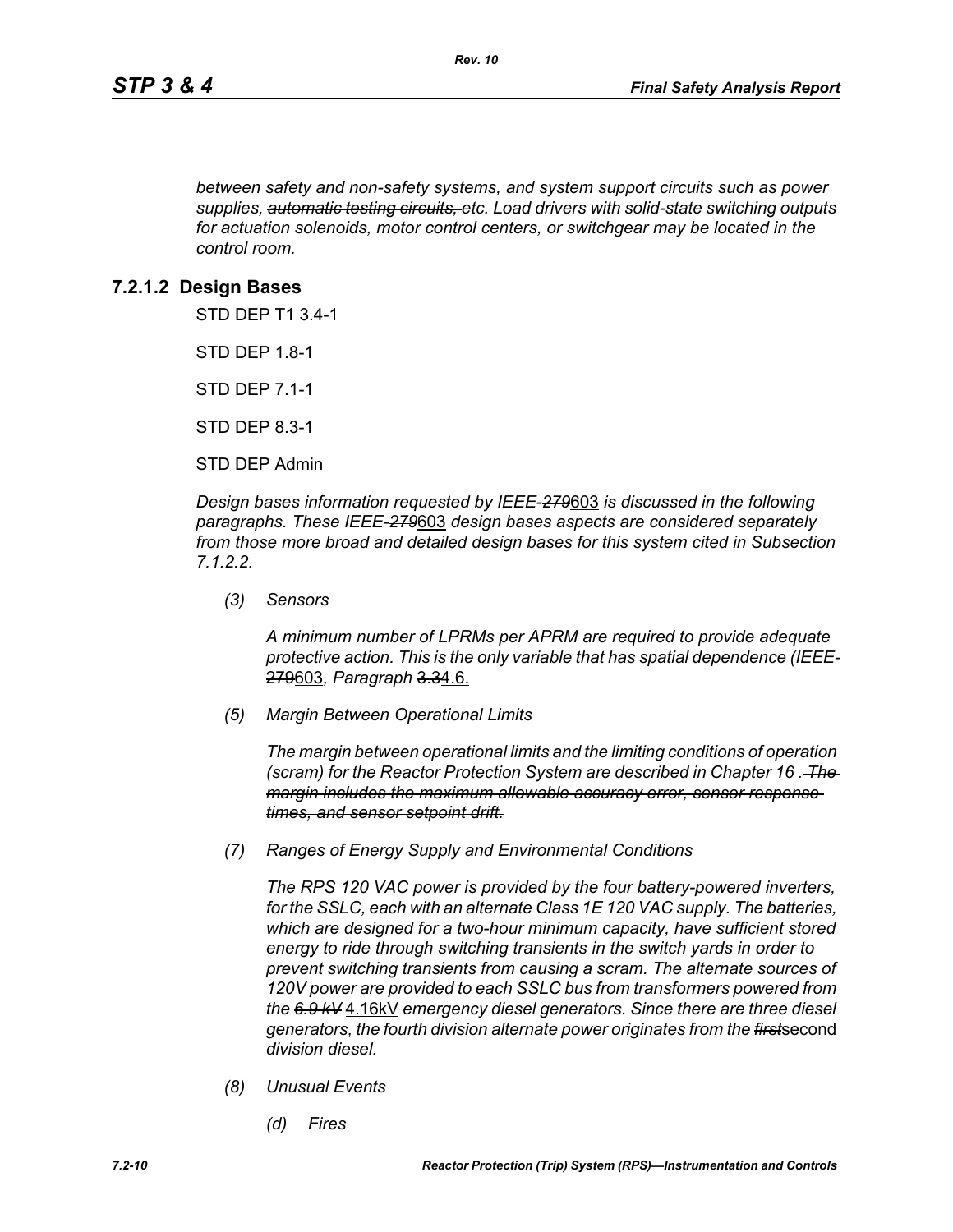*To protect the RPS in the event of a postulated fire, the RPS trip logics are contained within the four separate independent SSLC*divisional *cabinets. The separation of the cabinets and their individual steel construction assures that the RPS functions will not be prevented by a postulated fire within any of the divisional panels. Incombustible or fire retardant materials are used as much as possible. The use of separation and fire barriers ensures that even though some portion of the system may be affected, the RPS will continue to provide the required protective action (Section 9.5).*

*(9) Performance Requirements*

*A logic combination (two out of four) of instrument channel trips actuated by abnormal or accident conditions will initiate a scram and produce independent logic seal-ins within each of the four logic divisions. The trip conditions will be annunciated and recorded on the process computer* PCF*. The trip seal-in will maintain a scram signal condition at the CRD System terminals until the trip channels have returned to their normal operating range*  and the seal-in is manually reset by operator action. Thus, once a trip signal *is present long enough to initiate a scram and the seal-ins, the protective action will go to completion.*

### **7.2.2.1 Conformance to Design Bases Requirements**

STD DEP T1 2.3-1

STD DEP T1 3.4-1

STD DEP 7.1-1

*(1) Design Bases 7.1.2.2(1)(a)*

*Table 7.2-1 provides a listing of the sensors selected to initiate reactor scrams and delineates the range for each sensor. Setpoints, and accuracy and response time can be found in Chapter 16* The methods for calculating setpoints are described in Chapter 16. Response times are included in the analysis calculation for the design limit. *This information establishes the precision of the RPS variable sensors.*

*(3) Design Basis 7.1.2.2(1)(c)*

*The scram initiated by the main steamline radiation monitoring system* isolation valve closure *and reactor vessel low-water level* (Level 3) *satisfactorily limits the radiological consequences of gross failure of the fuel or RCPB. (Chapter 15 evaluates gross failure of the fuel and RCPB). In no case does the release of radioactive material to the environs result in exposures which exceed the guidelines of applicable published regulations.*

*(7) RPS Design Basis 7.1.2.2.1(1)(g) through (n)*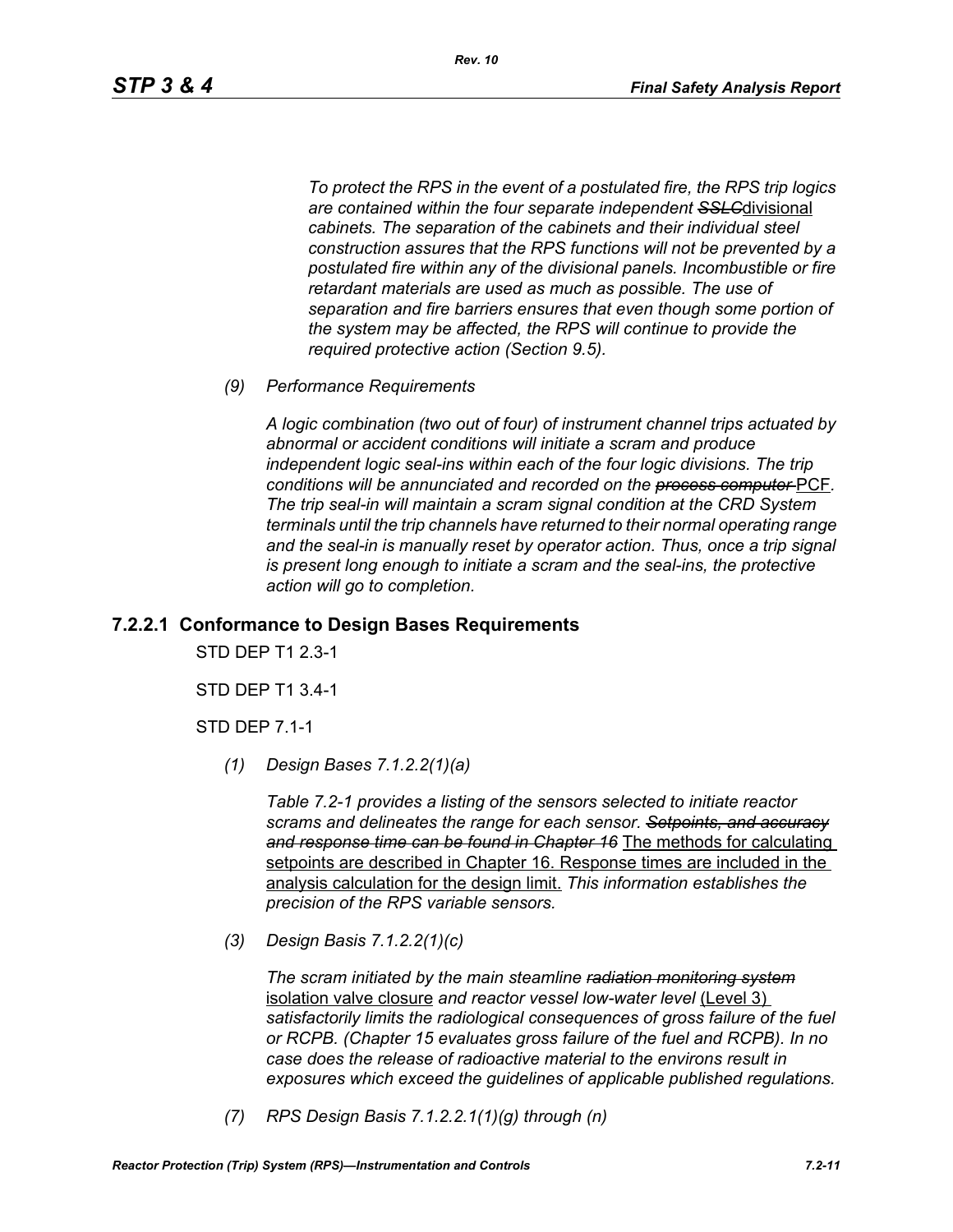*The RPS is designed so that it is only necessary for trip variables to exceed their trip setpoints for sufficient length of time to trip the digital trip modules* functions *and seal-in the associated trip logic. Once this is accomplished, the scram will go to completion regardless of the state of the variable which initiated the protective action.*

*The ability of the RPS to function properly with a single failure is discussed in Subsection 7.2.1.2* 7.2.1.1.4.4*.*

*The ability of the RPS to function properly while any one sensor or channel is bypassed or undergoing test or maintenance is discussed in Subsection 7.2.1.2* 7.2.1.1.4.3*.*

The following standard supplement addresses the licensing requirements from 7.1.2.2(1).

(9) Design Basis 7.1.2.2(1)(q), (r) and (s)

Selective automatic and manual operational trip bypasses that permit proper plant operation are provided.

Manual control switches for initiation of reactor scram by plant operator are provided.

Mode switch to allow appropriate operational trips is provided.

# **7.2.2.1.1 Other Design Basis Requirements**

STD DEP T1 3.4-1

- *(1) Control rod status lamps indicating* indication of *each rod fully inserted.*
- *(2) Control rod scram valve status lamps indicating open valves.*

# **7.2.2.2.2 Regulatory Guides**

STD DEP T1 3.4-1

STD DEP 1.8-1

STD DEP Admin

*(3) Regulatory Guide 1.53—Application of the Single-Failure Criterion to Nuclear Power Plant Protection Systems.*

*Compliance with NRC Regulatory Guide 1.53 is met by specifying, designing, and constructing the Reactor Protection System to meet the single-failure criterion described in Section* 4.25.1 *of IEEE-*279603 *(*Criteria for ProtectionStandard Criteria for Safety *Systems for Nuclear Power Generating Stations) and IEEE-379 (Standard Application of the Single-Failure Criterion to Nuclear Power Generating Station Class 1E Systems).*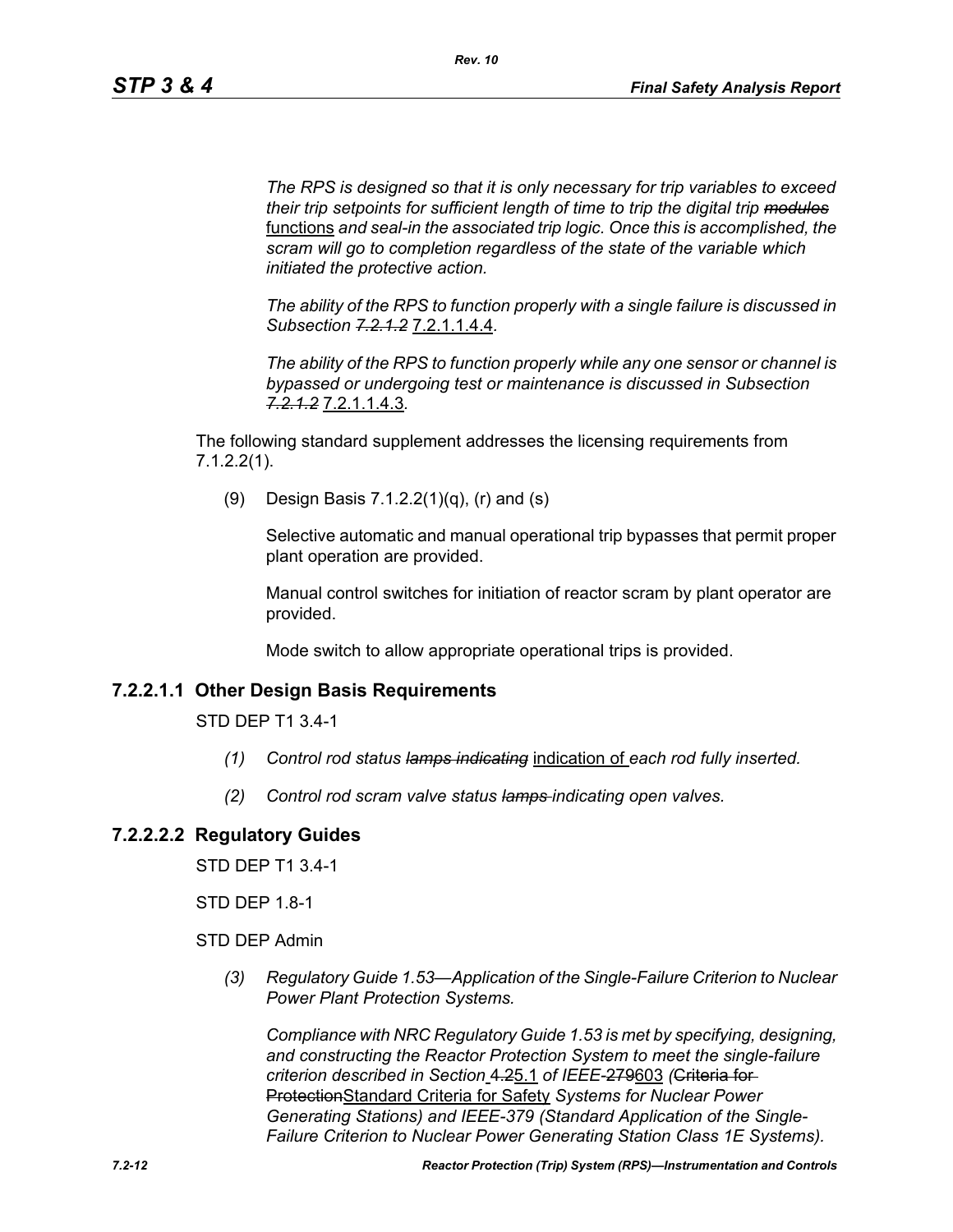*Redundant sensors are used and the logic is arranged to ensure that a failure in a sensing element of the decision logic or an actuator will not prevent protective action. Separated channels are employed so that a fault affecting one channel will not prevent the other channels from operating properly. A complete discussion of the RPS power supplies is presented in Subsection 7.2.1.1.*

*(4) Regulatory Guide 1.62—Manual Initiation of Protective Actions.*

*Manual initiation of reactor scram, once initiated, goes to completion as required by IEEE-*279603*, Section 4.16* Sections 5.2 and 7.3.

*(5) Regulatory Guide 1.75—Physical Independence of Electric Systems*

*The RPS complies with the criteria set forth in IEEE-279*603*, Paragraph 4.6*5.6*, and Regulatory Guide 1.75, which endorses IEEE-384. Class 1E circuits and Class 1E-associated circuits are identified and separated from redundant and non-Class 1E circuits. Isolation devices are provided in the design where an interface exists between redundant Class 1E divisions and between non-Class 1E and Class 1E or Class 1E-associated circuits. Independence and separation of safety-related systems is discussed in Subections 8.3.1.3 and 8.3.1.4* Subsection 8.3.3.6.2*.*

*Physical and electrical independence of the instrumentation devices of the system is provided by channel independence for sensors exposed to each process variable. Separate and independent raceways are routed from each device to the respective remote multiplexing units (RMUs)* I/O devices*. Each channel*division *has a separate and independent control room panel. Trip logic outputs are separated in the same manner as are the channels. Signals between redundant RPS divisions are electrically and physically isolated by Class 1E isolators or by fiber optic cables.*

# **7.2.2.2.3.1 IEEE-279603, ProtectionStandard Criteria for Safety Systems for Nuclear Power Generating Stations**

- STD DEP T1 2.3-1
- STD DEP 1.8-1
- STD DEP T1 3.4-1
- STD DEP 7.6-1
- STD DEP Admin

*The Reactor Protection (trip) System conforms to the requirements of this standard. The following is a detailed discussion of this conformance.*

*(1) General Functional Requirement (Paragraph 4.1*Section 5)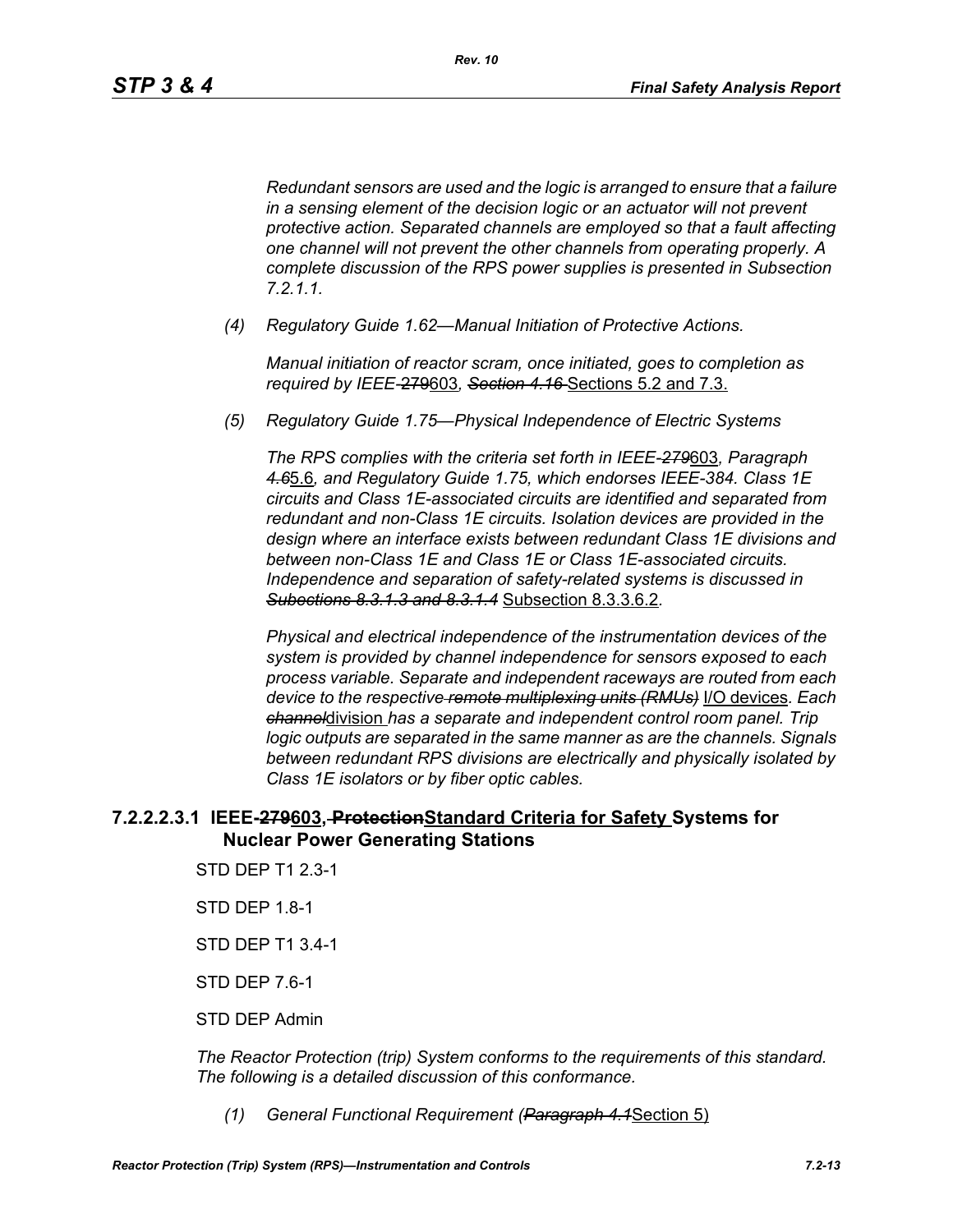- *(2) Single-Failure Criterion (Paragraph4.2*Section 5.1)
- *(3)* Quality of Components and Modules (*Paragraph 4.3*Section 5.3*)*
- *(4) Equipment Qualification (Paragraph 4.4*Section 5.4*)*
- *(5) Channel* System *Integrity (Paragraph 4.5*Section 5.5*)*
- *(6) Channel Independence (Paragraph 4.6*Section 5.6*)*
- *(7) Control and Protection System Interaction (Paragraph 4.7*Section 6.3*)*
- *(8) Derivation of System Inputs (Paragraph 4.8*Section 6.4*)*

*The following RPS trip variables are direct measures of a reactor overpressure condition, a reactor overpower condition, a gross fuel damage condition, or abnormal conditions within the reactor coolant pressure boundary:*

- *(a) Reactor vessel low water level* (Level 3) *trip*
- *(b) Main steamline high radiation trip* Not Used
- *(c) (c) Neutron monitoring (APRM) system trip*
	- *(i) Neutron flux trip*
	- *(ii) Simulated thermal power*
	- (iii) OPRM trip
	- (iv) Reactor core flow rapid coastdown
	- (v) APRM inoperative
	- (vi) OPRM inoperative
- *(d) Neutron Monitoring (SRNM) System trip*
	- *(i) Neutron flux trip*
	- *(ii) Short neutron flux period*
	- *(iii) Channel*SRNM *inoperative*
- *(9) Capability for Sensor Checks (Paragraph 4.9*Section 5.7*)*
- *(10) Capability for Test and Calibration (Paragraph 4.10*Section 6.5*)*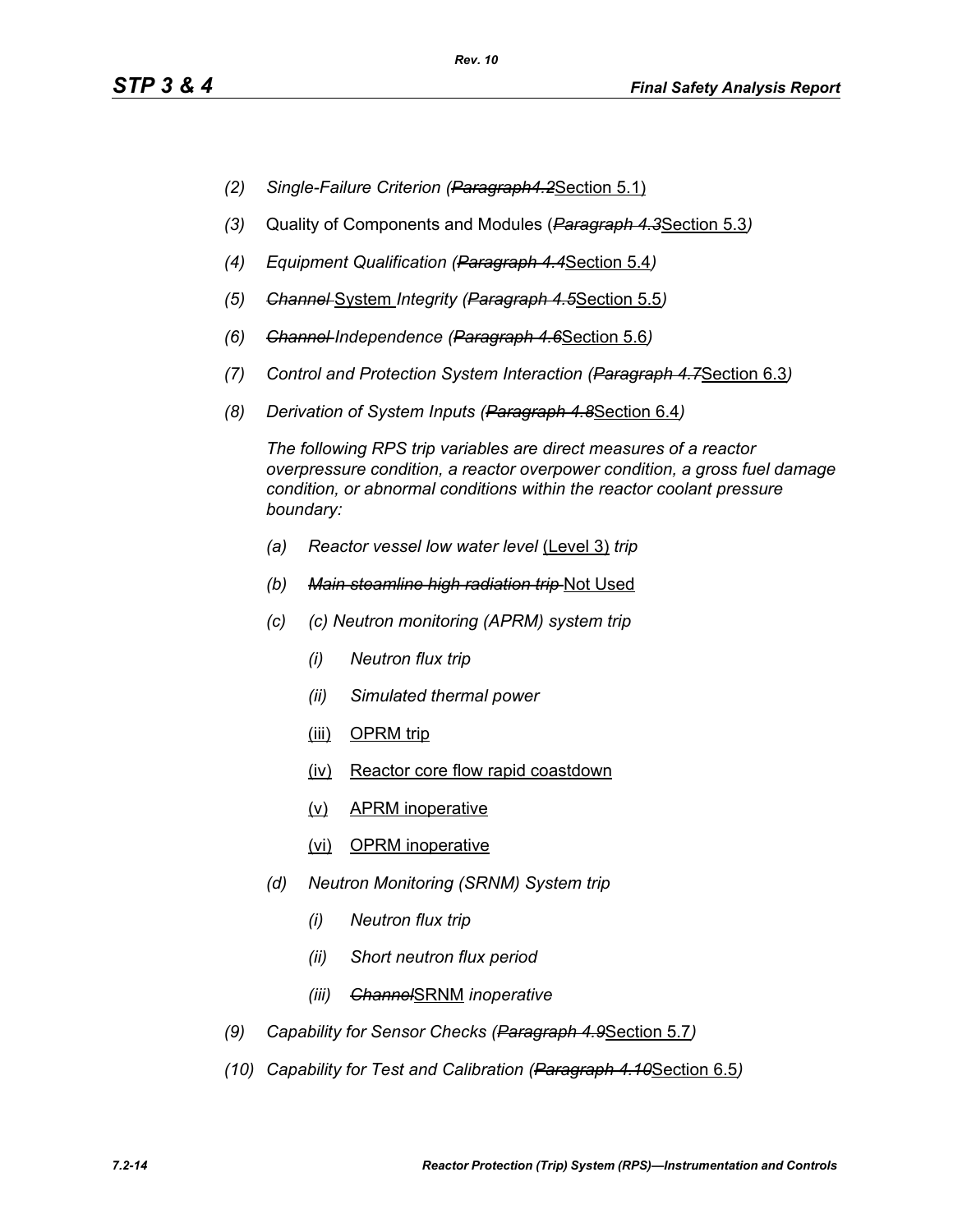*Most sensors have a provision for actual testing and calibration during reactor operation. The exceptions are defined as follows:*

*Rev. 10*

- *(b)* Not Used *Testing of the main steamline high-radiation monitors can be performed during full power operation by cross-comparison of sensors. Calibration of the electronics portion of each channel can be performed during reactor operation by switching in a current source in place of the normal signal from the sensor. Calibration of the sensor itself can be performed during shutdown.*
- *(11) Channel Bypass or Removal from Operation (Paragraph 4.11*Section 6.7*)*
- *(12) Operating Bypasses (Paragraph 4.12*Section 6.6*)*

*The following RPS trip variables have no provision for an operating bypass:*

- *(a) Reactor vessel low water level* (Level 3) *trip*
- *(b) Main steamline high radiation trip* Not Used

*An operating bypass of the low RCS*CRD *accumulator charging pressure trip is provided in the control room for the operator to bypass the trip outputs during SHUTDOWN and REFUEL modes of operation. Control of this bypass is achieved with bypass switches through administrative means. Its only purpose is to permit reset of the RPS following reactor scram because the low charging water pressure condition would persist until the scram valves are reclosed. The bypass is manually initiated and must be manually removed (via switches or placing the mode switch in STARTUP) to commence withdrawal of control rods after a reactor shutdown.*

- *(13) Indication of Bypasses (Paragraph 4.13*Section 5.8.3*)*
- *(14) Access to Means for Bypassing (Paragraph 4.14*Section 5.9*)*
- *(15) Multiple Setpoints (Paragraph 4.15*Section 6.8.2*)\**

*The trip setpoint of each SRNM channel is generally fixed. However, there is also the scram initiated by intermediate high neutron flux level corresponding to 5E + 5 counts per second. This is only activated in a noncoincidence scram mode by a switch in the RPS*NMS *SSLC cabinet. The conditions under which such trip is to be activated are included in plant operating procedures.*

- *(16) Completion of Protective Action Once it is Initiated (Paragraph 4.16*Section 7.3*)*
- *(17) Manual Actuation (Paragraph 4.17*Section 7.2*)*
- *(18) Access to Setpoint Adjustments, Calibration, and Test Points (Paragraph 4.18*Section 5.9*)*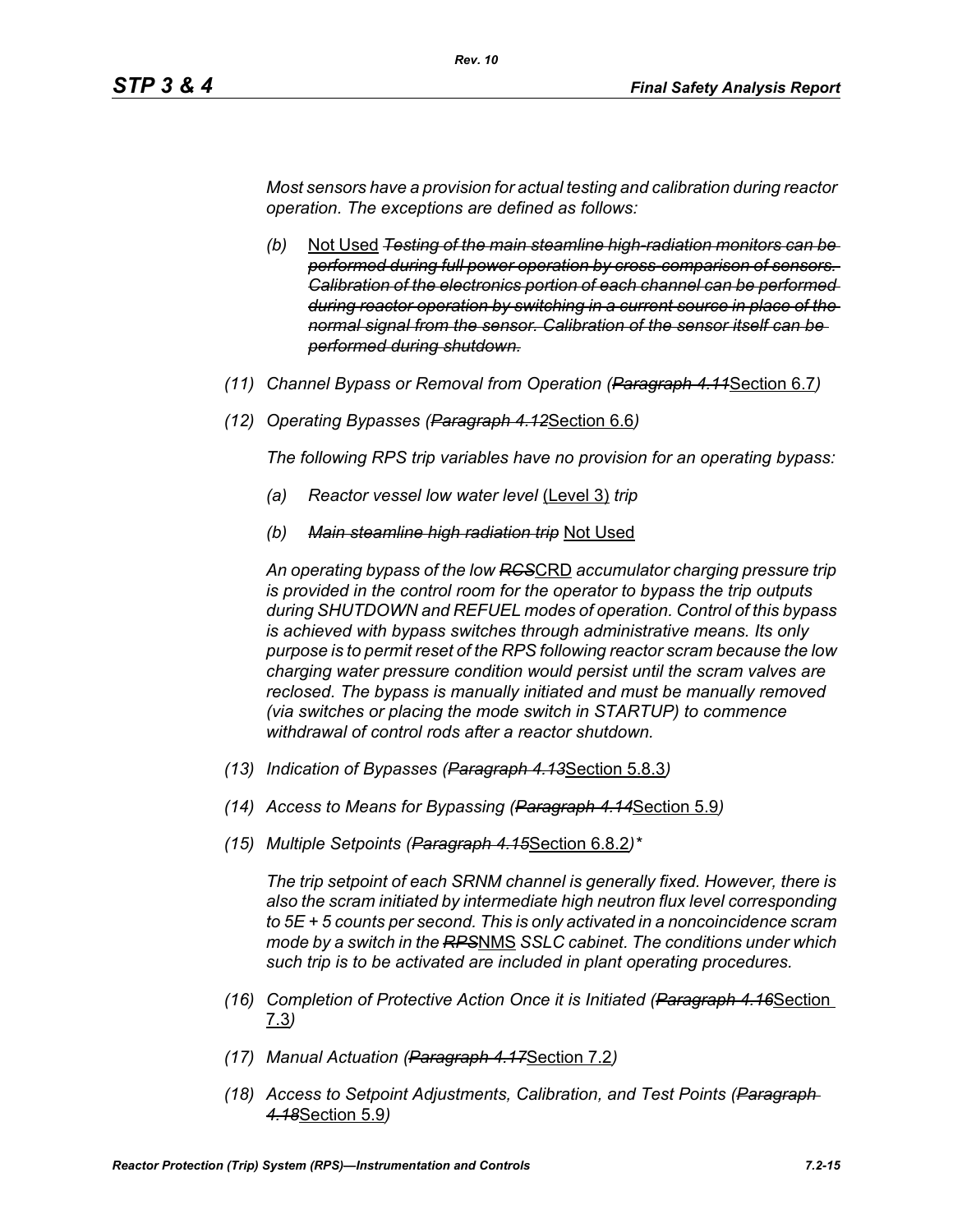*(19) Identification of Protective Actions (Paragraph 4.19*Section 5.8.2*)*

*When any manual scram pushbutton is depressed, a main control room annunciation is initiated and a process computer system*PCF *record is produced to identify the tripped RPS trip logic.*

*Identification of the mode switch in shutdown position scram trip is provided by the process computer system*PCF *trip logic identification printout*record*, the mode switch in shutdown position annunciator, and all division trips.*

- *(20) Information Readout (Paragraph 4.20*Sections 5.8 and 5.14*)*
- *(21) System Repair (Paragraph 4.21*Section 5.10*)*
- *(22) Identification of Protection Systems (Paragraph 4.22*Section 5.11*)*

*The RPS logic is housed, along with that of the essential core cooling*  systems and the leak detection and *isolation systems, in the reactor trip* and isolation system (RTIS) cabinets of *safety system logic and control (SSLC)*  system*cabinets. There are four distinct and separate cabinets in accordance with the four electrical divisions. Each division is uniquely identified by color code including cables and associated cables. The SSLC cabinets themselves are clearly marked with the words "Safety System Logic and Control*Reactor Trip and Isolation System*". Each of the component systems controls is clearly identified on the cabinets in accordance with their system grouping and labeling. Control room panels are identified by tags on the panels which indicate the function and identify the contained logic channels. Redundant racks are identified by the identification marker plates of instruments on the racks.*

## **7.2.2.2.4 Conformance to Branch Technical Positions**

STD DEP 1.8-1

## STD DEP Admin

*(4) BTP-ICSB-26: Requirements for Reactor Protection System Anticipatory Trips*

*All hardware* components *used to provide trip signals to the RPS isare designed in accordance with IEEE-*279603 *and* isare *considered safety-related. This includes the sensors for turbine stop valve closure and turbine control valve fast closure even though these are located in the non-seismic Turbine Building. Since reactor high pressure and power trips are diverse to the turbine scram variables, locating the sensors in the turbine enclosure does not compromise the ability of the RPS to provide protection action when required.*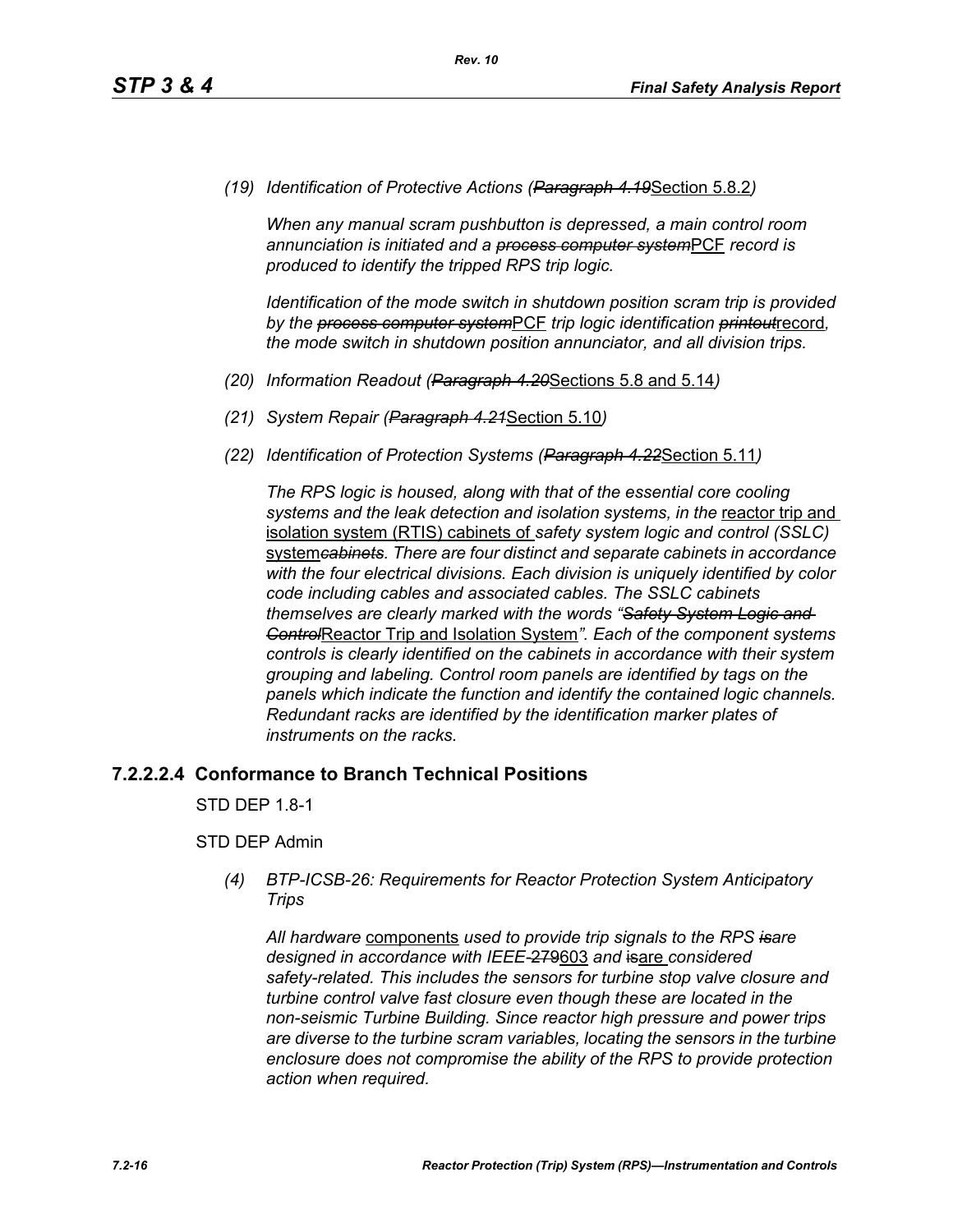| Reactor vessel<br>high pressure                                                            | 0 10.3 0-10.0 MPa G                  | Pressure-<br>transmitter/trip<br>module    |
|--------------------------------------------------------------------------------------------|--------------------------------------|--------------------------------------------|
| Drywell high<br>pressure                                                                   | $0 - 0.036$ MPaG-15.0 - 30.0<br>kPaG | Pressure-<br>transmitter/trip<br>module    |
| Reactor vessel<br>low water<br>Level 3                                                     | 0 0.033 MPa G 0 - 1800<br>mm         | Level-<br>transmitter/trip<br>module       |
| Low charging pressure<br>to rod HCU<br>accumulatorsCRD<br>charging header<br>pressure High | 0 245.2 0 20.0 MPa G                 | Pressure<br>transmitter/<br>trip module    |
| Turbine stop<br>valve closure                                                              | Fully open<br>to<br>fully closed     | Position switch                            |
| Turbine control<br>valve fast closure                                                      | 0-10.98 MPa G                        | Pressure-<br>switch                        |
| Main steamline<br>isolation valve<br>closure                                               | Fully open<br>to<br>fully closed     | Position-<br>switch                        |
| <b>Neutron Monitoring</b><br>System                                                        | <b>APRM or SRNM</b><br>Trip/No Trip  | See Section 7.6                            |
| Main steamline<br>high radiation                                                           | 0.01-10 <sup>4</sup> mGy/h           | Gamma<br>detector                          |
| High suppression pool<br>temperature                                                       | 4 to 110°C0 to 150°C                 | Temperature-<br>transmitter/trip<br>module |
| Turbine first-stage<br>pressure                                                            | $0 - 6$ MPaG                         | Pressure-<br>transmitter/<br>trip module   |

# **Table 7.2-1 Reactor Protection System Instrumentation Specifications**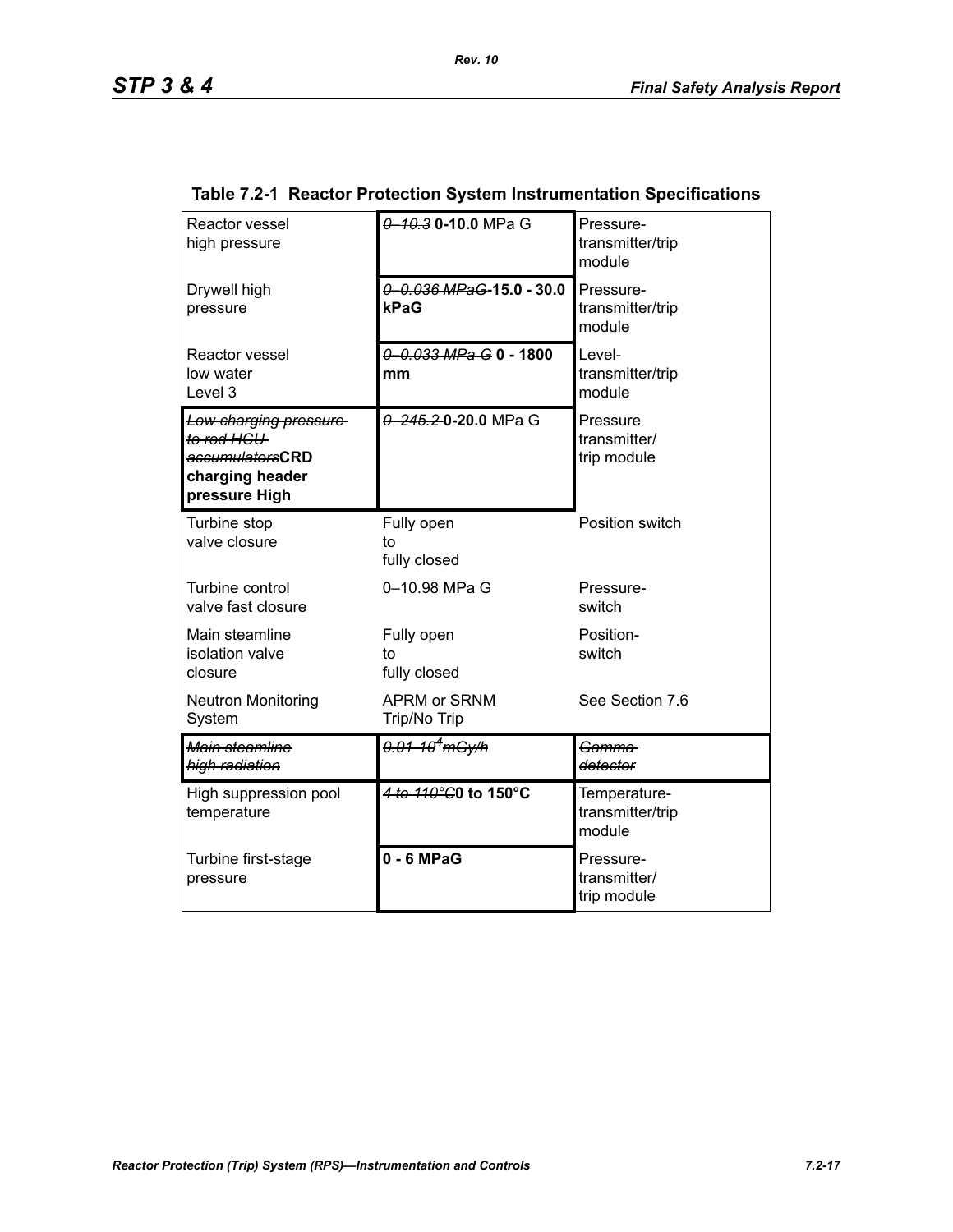# **Table 7.2-2 Channels Required for Functional Performance of RPS**

| This table shows the number of sensors required for the functional performance of the<br>reactor protection system. |            |  |  |
|---------------------------------------------------------------------------------------------------------------------|------------|--|--|
| <b>Channel Description</b>                                                                                          | ⊩# Sensors |  |  |
| Reactor vessel low level (Level 3)                                                                                  |            |  |  |
| Main steamline radiation                                                                                            |            |  |  |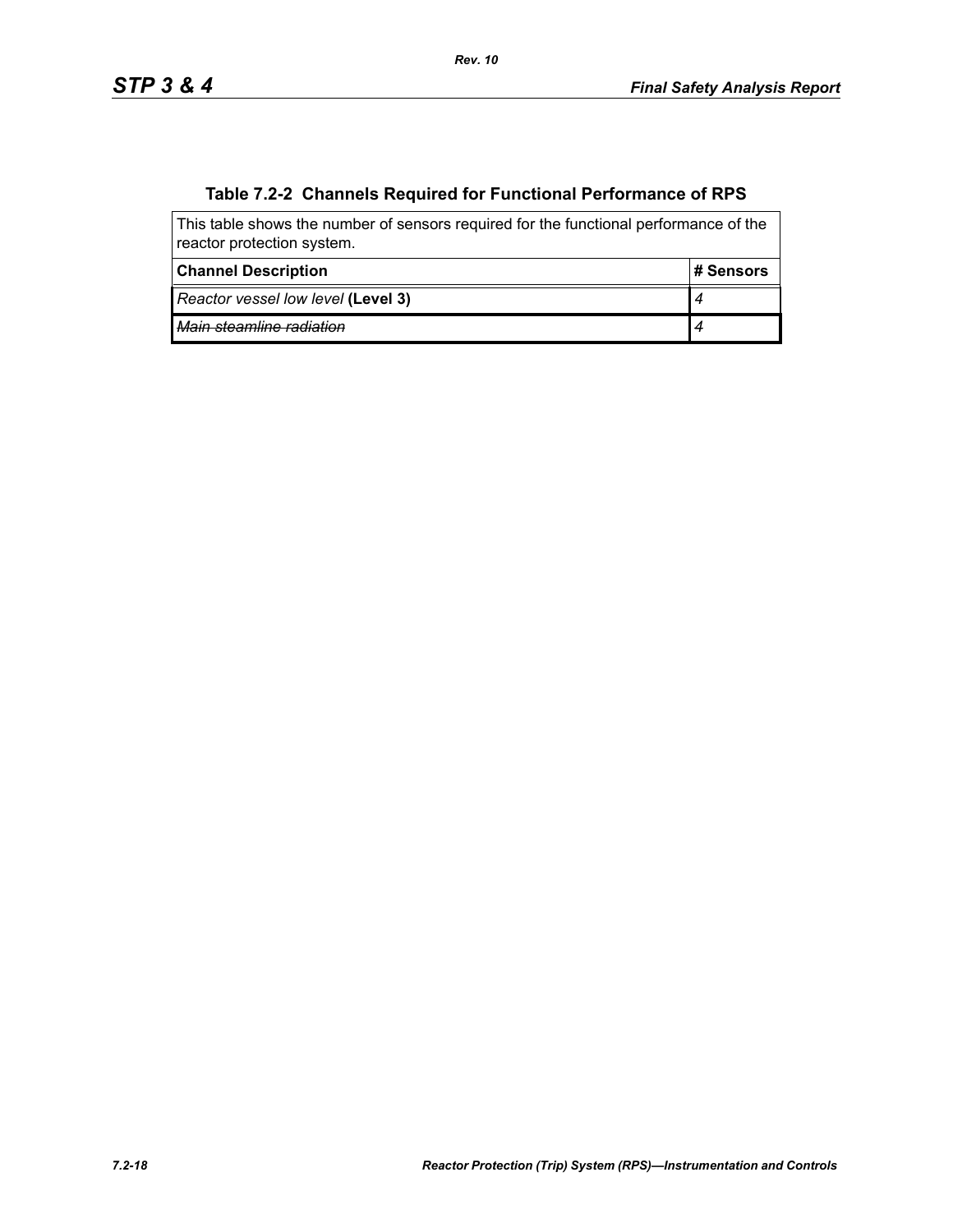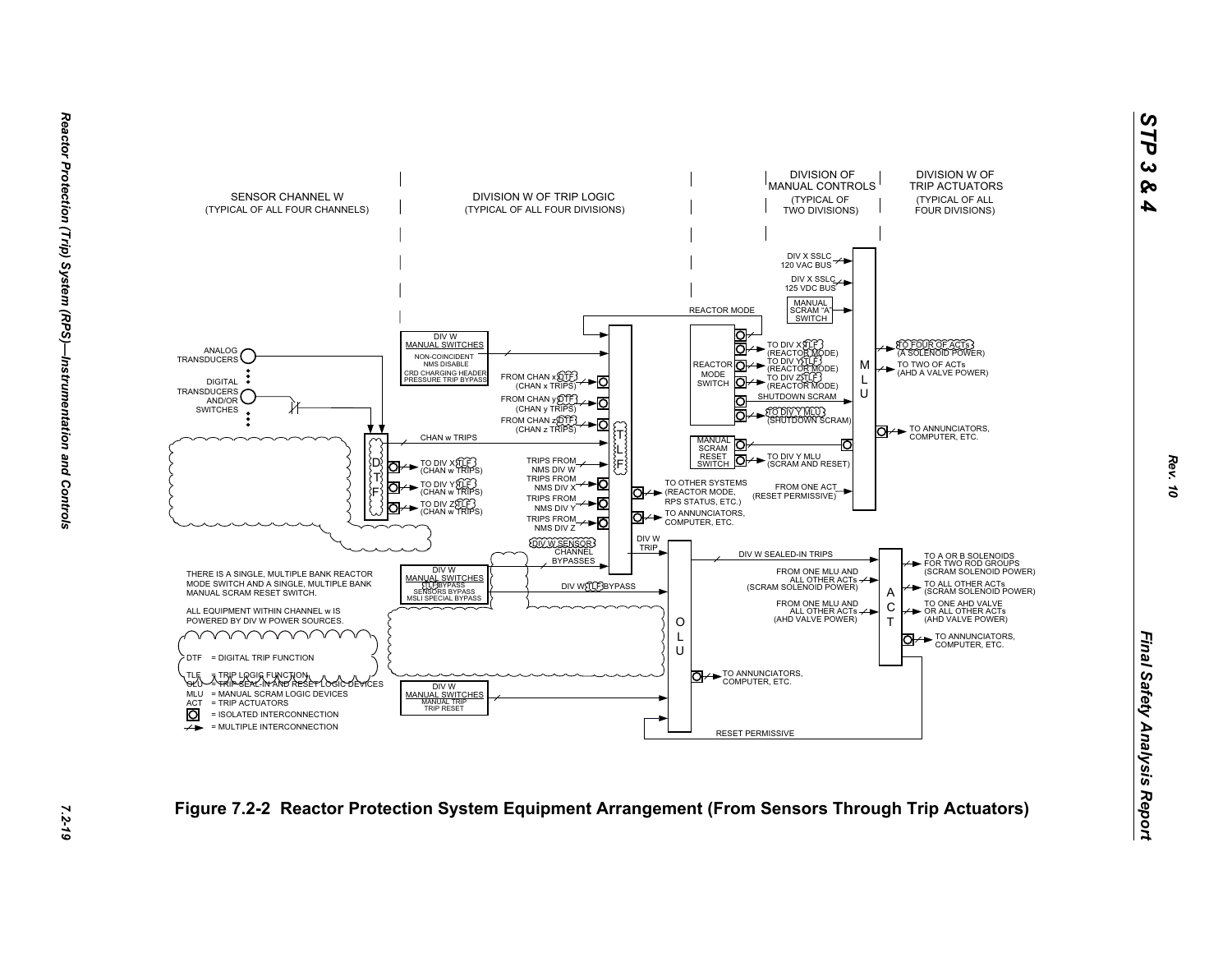

**Figure 7.2-6 Division 1 Trip Logic**